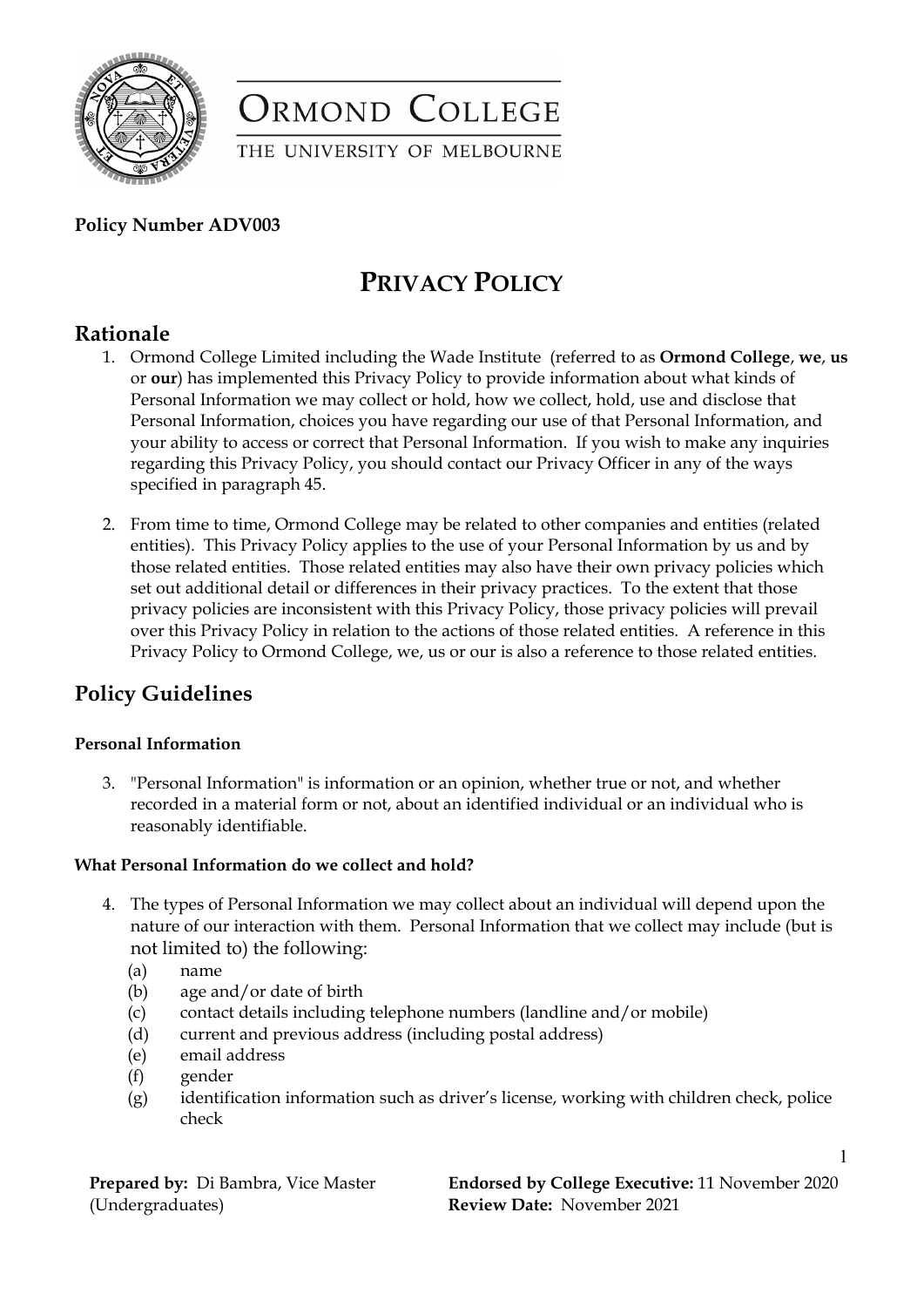- (h) bank account details
- (i) occupation and employment details including employment status and any previous work experience
- (j) information from or in connection with your resume or job application if you apply for a position with us
- (k) University of Melbourne student number
- (l) information from or in connection with your residency application to Ormond College
- (m) academic information, including opinions about your academic performance and previous education
- (n) psychometric testing information
- (o) information obtained by us relevant to your residency
- (p) medical and emergency contact information
- (q) passport and visa details, and
- (r) photographs and/or images of you from camera footage
- (s) information regarding your access to various parts of the college, collected by smart badge readers
- (t) investor type, investment history and project investment budget [for applicants for VC Catalyst]
- (u) Information collected through the provision of counselling or psychology services, including the following:
	- (i) information about when you visit and make contact with a staff member of the counselling and psychology service,
	- (ii) information relating to your support plan and your progress towards achieving your goals,
	- (iii) information about your wellbeing, mental health, physical health and your use of substances,
	- (iv) any information you provide about your experiences or history that affects your wellbeing,
	- (v) information about your academic and future employment goals,
	- (vi) any information provided to us that relates to your care and support.
- 5. We collect and record Personal Information about individuals such as:
	- (a) our students, prospective students, alumni and their representatives
	- (b) our suppliers and potential suppliers and their representatives, directors, partners, proprietors and shareholders
	- (c) contractors and subcontractors and potential contractors and subcontractors and their representatives in relation to providing goods and services to us
	- (d) our employees past and present, including applicants, and
	- (e) any other person who comes into contact with Ormond College.

 $\mathfrak{D}$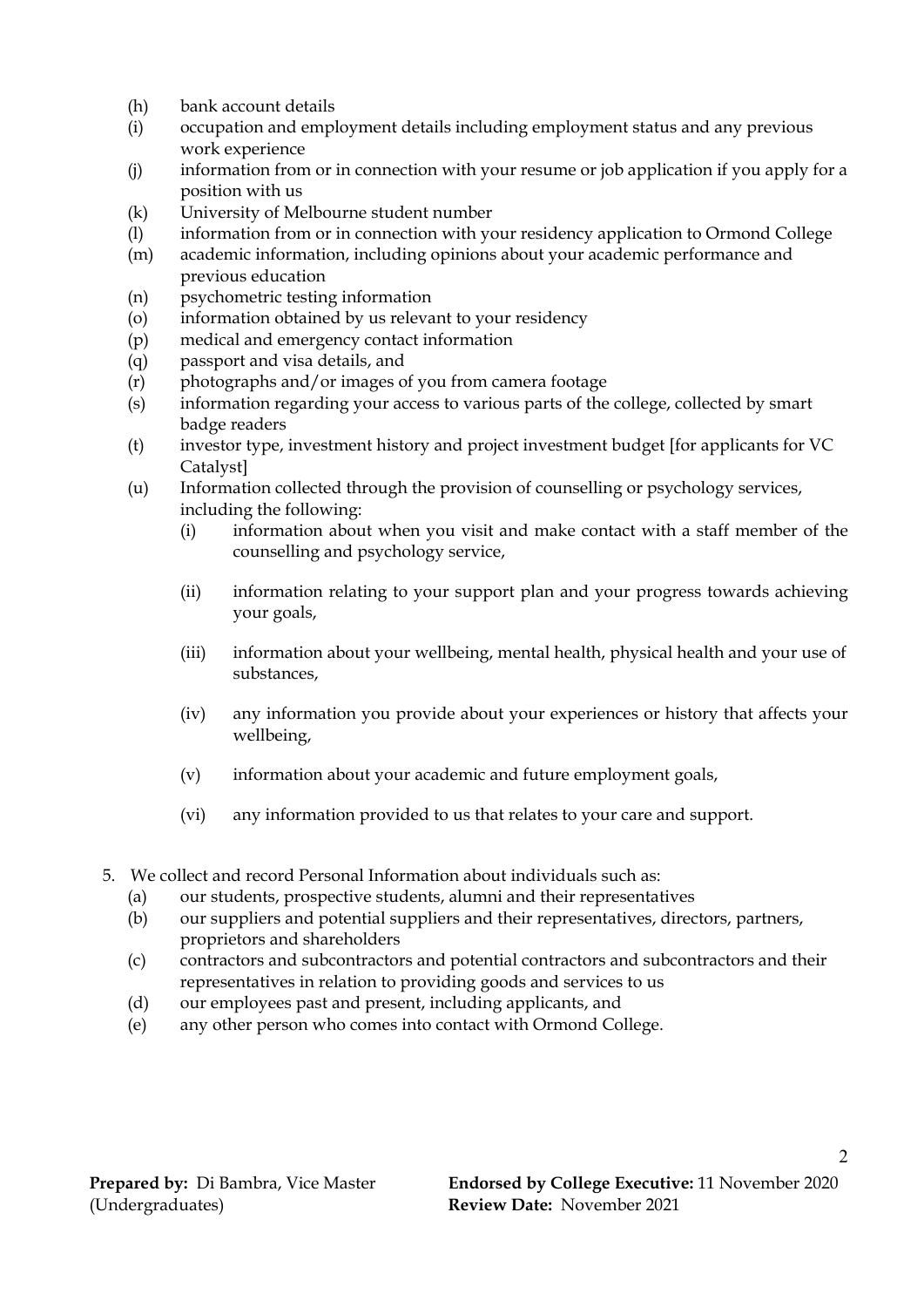### **How and when do we collect Personal Information?**

- 6. We collect your Personal Information to allow us to conduct our business functions, to provide, market and sell our services and for the specified purposes set out in paragraph 21. In some circumstances the collection of Personal Information may be required by law.
- 7. We may collect your Personal Information in the course of providing you with services, or:
	- (a) when you submit a residency application to us
	- (b) when you use or buy our services
	- (c) when you provide us, or you offer or apply to supply us, with goods or services
	- (d) when you provide information to us in any way (including by completing a form, disclosing information over the phone or via email, or providing us a business card)
	- (e) when you request information about us, or our services
	- (f) when you provide feedback to us
	- (g) when you visit or fill in a form on our Website (see paragraph 14)
	- (h) when you visit premises from which we operate
	- (i) when you (or your employer) provide that information to us in the course of conducting or administering our relationship with you, or when you are carrying out activities in connection with our business operations
	- (j) when you submit a job application to us,
	- (k) when you otherwise contact us by telephone, fax, email, social media, post or in person, or
	- (l) where we are otherwise required or authorised by law to do so.
- 8. The College may also collect, use or disclose personal information where it is 'reasonably necessary' to prevent harm, including:
	- (a) to lessen or prevent a serious threat to the life, health, safety or wellbeing of any person, or to public health;
	- (b) to enable the College to discharge its duty of care;
	- (c) to enable the College to discharge its obligations to provide and maintain a safe environment, and to prevent and respond to sexual harm.
- 9. Generally, when providing our services, dealing with our personnel, or obtaining goods and services from our service providers, suppliers or contractors, we collect personal information directly from the relevant individual where reasonable and practicable.
- 10. We may also collect Personal Information about you from third parties and other sources such as:
	- (a) your nominated representatives (e.g. spouse, accountant, power of attorney, brokers and other professional advisors)
	- (b) publicly available sources of information
	- (c) related entities, companies and businesses of Ormond College,
	- (d) the Victorian Tertiary Admissions Centre, or
	- (e) your nominated referees

but we will only collect your Personal Information in this way if it is unreasonable or impracticable to collect this information directly from you or if we are otherwise permitted to do so.

3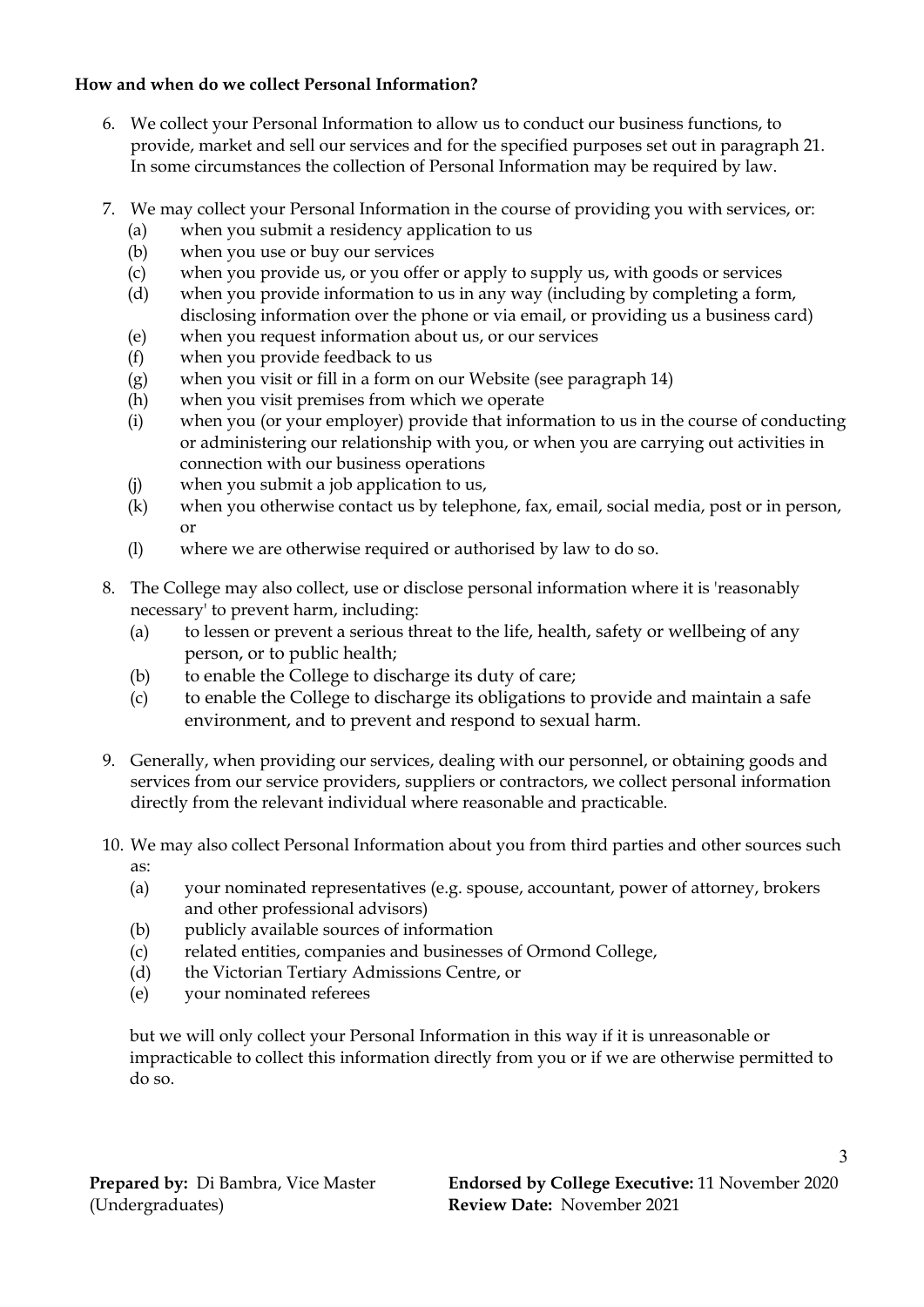- 11. If the Personal Information we collect includes sensitive information, including health information, we will ask for your consent to collect sensitive information, unless the law allows us to collect it without your consent.
- 12. Where we engage with you multiple times over a short period in relation to the same matter, we may not provide you with a separate notice about privacy each time we engage with you.
- 13. In most cases, if you choose not to provide your Personal Information to us for the purposes set out in this Privacy Policy, or if we do not or are unable to collect the Personal Information we require, we may not be able to process your admission or entrance to Wade Institute or Ormond College program application, allow you to access the Wade Institute or Ormond College, provide you with requested information or services, or to effectively conduct our relationship with you.

#### **Information collected via our Website**

- 14. Personal information may be collected by us and by our third party service providers who assist us in operating our Websites at [https://www.ormond.unimelb.edu.au/,](https://www.ormond.unimelb.edu.au/) including its subdomains and any other website we operate from time to time (collectively the Website).
- 15. We may use various technological methods from time to time to track the visiting patterns of individuals accessing our Website.

#### *Google Analytics*

- 16. We use Google Analytics to help analyse how you use our Website. Google Analytics generates statistical and other information about website use by means of cookies, which are stored on users' computers. The information generated is used to create reports about the use of our Website. Google will store this information. We will not (and will not allow any third party to) use Google Analytics to track or to collect any personally identifiable information of visitors to our Website. We will not associate any data gathered from this Website with any personal information from any source as part of our use of Google Analytics.
- 17. If you do not want your Website visit data reported by Google Analytics, you can install the Google Analytics opt-out browser add-on. For more details on installing and uninstalling the add-on, please visit the Google Analytics opt-out page at <https://tools.google.com/dlpage/gaoptout>

#### *Click Stream Data*

18. When you read, browse or download information from our Website, we or our internet service provider may also collect information such as the date, time and duration of a visit, the pages accessed, the IP address of your computer, and any information downloaded. This information is used for statistical, reporting and website administration, maintenance and improvement purposes only and will not be used to identify you.

4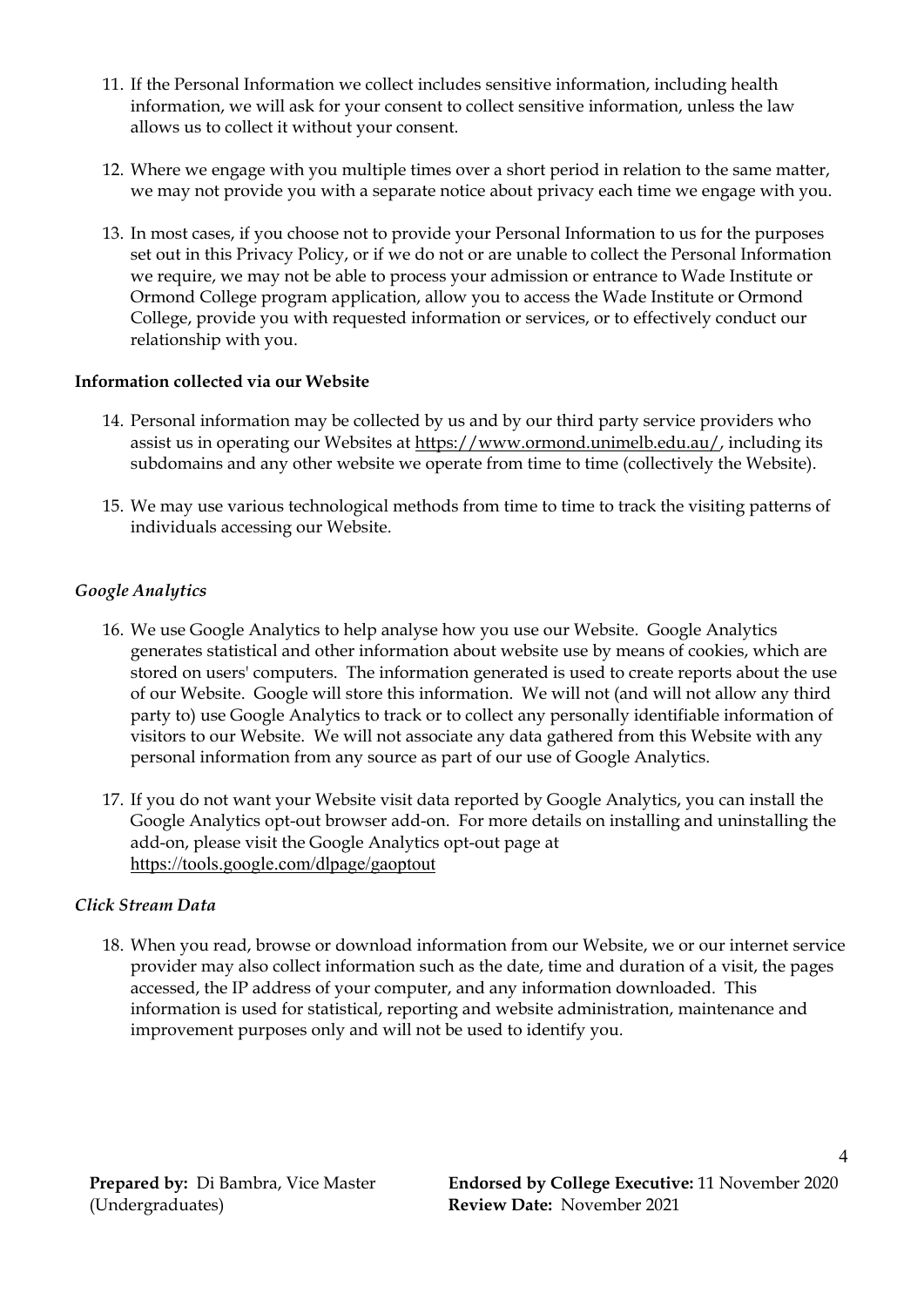#### *Web Beacons*

19. Web beacons are images that originate from a third party site to track visitor activities. We use web beacons to track the visiting patterns of individuals accessing our Website.

#### **How do we use your Personal Information?**

- 20. We use the Personal Information we collect about you for our business functions and activities, in order to operate our business efficiently, and to market our services for the benefit of our students, alumni, staff and employees.
- 21. We may collect, hold and use your personal information:
	- (a) to identify and communicate with you
	- (b) to enable us to provide you with requested information or services, including educational and residential services
	- (c) to otherwise assist current and prospective students by providing them with information and support
	- (d) to manage and administer our admissions process, including to assess applications for scholarship, prizes or student eligibility for financial assistance
	- (e) to manage and administer your residency
	- (f) to collect and process payments, including fees and donations
	- (g) to assist student participation in sporting, social or cultural activities offered by us
	- (h) to assess your performance or conduct
	- (i) to manage any investigation in which you are involved
	- (j) to refer you to another College
	- (k) to provide references at your request to third parties such as real estate agents or potential employers
	- (l) to help us to manage and enhance services we provide to you
	- (m) to help us to manage and enhance goods and services we procure from our suppliers and subcontractors
	- (n) to personalise and customise your experiences on our Website
	- (o) to establish membership of the Ormond College Association (OCA)
	- (p) to manage and administer our alumni database, including to inform members of the OCA about alumni activities
	- (q) to publish details about OCA members in the OCA newsletter, 'New & Old'
	- (r) to undertake fundraising activities and events
	- (s) to promote and market our services to you
	- (t) to provide you with information that we believe may be of interest to you or that you may be interested in receiving, including advertising material, regarding us, our clients, and our business partners
	- (u) to conduct research for the purposes of improving existing services or creating new products or services to help us research the needs of our customers to enable us to market our products and services with a better understanding of your needs and the needs of students
	- (v) to notify and assess insurance claims, pay settlements and finalise claims, and determine liability
	- (w) to protect you and us from fraud
	- (x) to provide for the safety and security of our students, workers and onsite visitors
	- (y) to help us manage our business operations
	- (z) for business support purposes including maintenance, backup and audit

| <b>Prepared by:</b> Di Bambra, Vice Master |  |
|--------------------------------------------|--|
| (Undergraduates)                           |  |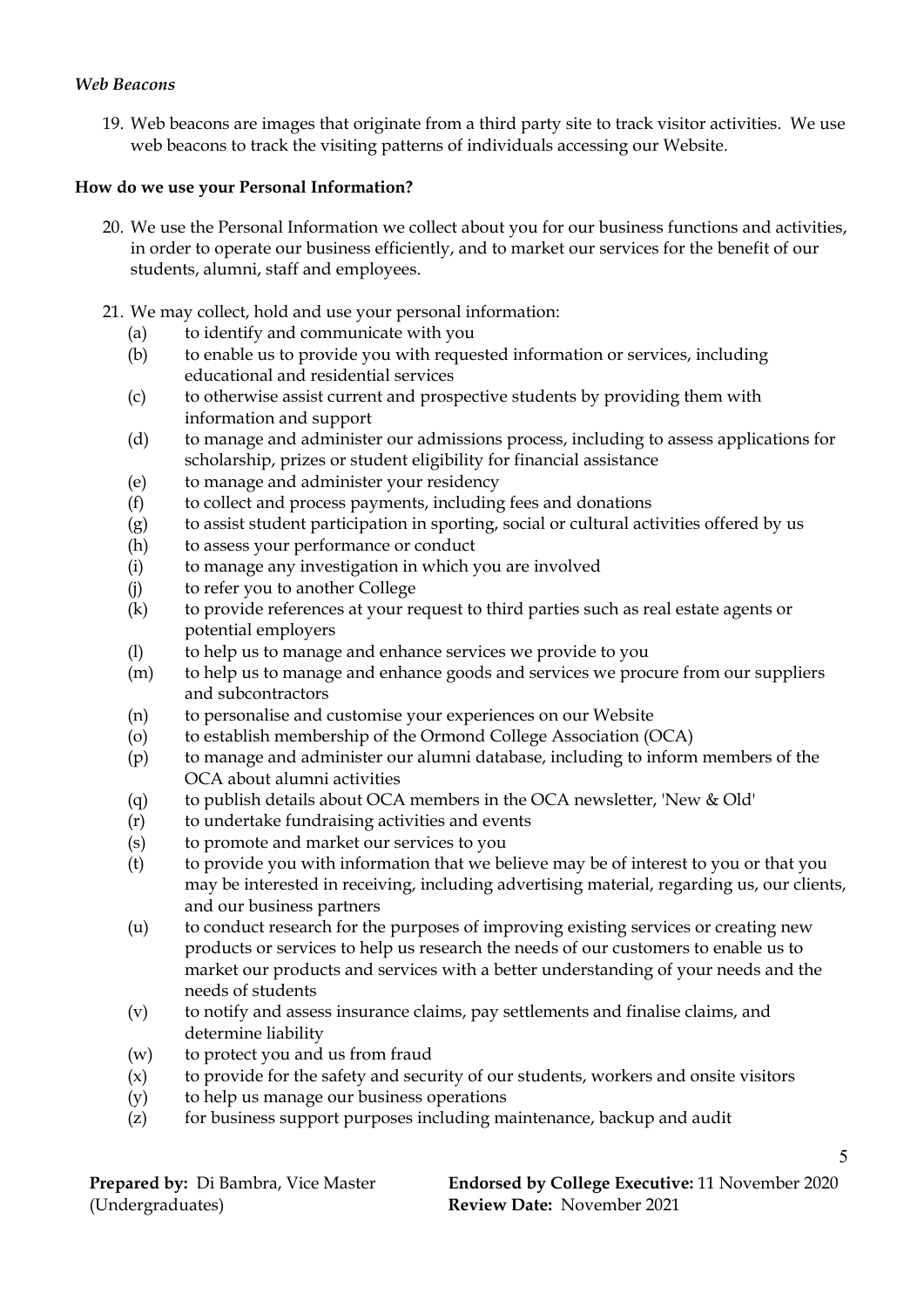- (aa) to process any job application submitted by you
- (bb) to respond to any queries or complaints you may have, or
- (cc) to comply with our statutory and legal obligations.
- 22. We reserve the right at all times to monitor, review, retain, and/or disclose any information as necessary to satisfy any applicable law, but we have no obligation to monitor the use of the Website or to retain the content of any user session.
- 23. You consent to us using your Personal Information in the above ways and as set out in this Privacy Policy.
- 24. We may otherwise collect, use or disclose your Personal Information where the collection, use or disclosure is:
	- (a) in accordance with this Privacy Policy or any agreement you enter into with us, or
	- (b) required or authorised by law, including without limitation the Australian Privacy Principles under the Privacy Act 1988 (Cth).

#### **When do we disclose your Personal Information?**

- 25. Ormond College may disclose, or provide access to, your Personal Information to third parties in connection with the purposes described in paragraphs 1 and 2. Depending on the circumstances and the nature of your engagement with us, we may disclose your Personal Information to our related entities, to third parties that provide products and services to us or through us, or to other third parties (such as your referee(s) in connection with a job application you have submitted).
- 26. We may also disclose your Personal Information to:
	- (a) any of Ormond College's internal divisions, business units or departments
	- (b) Ormond College staff, advisers, tutors and College Council
	- (c) The University of Melbourne and other Colleges
	- (d) referees nominated by you
	- (e) your nominated representatives, including medical and emergency contacts
	- (f) other organisations or individuals who assist us in providing services to you
	- (g) professional service providers and advisors who perform functions on our behalf, such as lawyers and our auditors
	- (h) medical providers including medical and rehabilitation practitioners for assessing insurance claims
	- (i) representatives, agents or contractors who are appointed by us in the ordinary operation of our business to assist us in providing goods or services or administering our business (such as for data storage or processing, printing, mailing, marketing, planning and product or service development), and
	- (j) Government, regulatory authorities and other organisations as required or authorised by law (such as Centrelink or the Police).
- 27. We may also disclose your Personal Information to our Website host or software application providers in certain limited circumstances, for example when our Website experiences a technical problem or to ensure that it operates in an effective and secure manner.
- 28. We may also disclose your Personal Information to a purchaser or potential purchaser in connection with the sale or potential sale of Ormond College, our business or any of our assets,

**Prepared by:** Di Bambra, Vice Master (Undergraduates)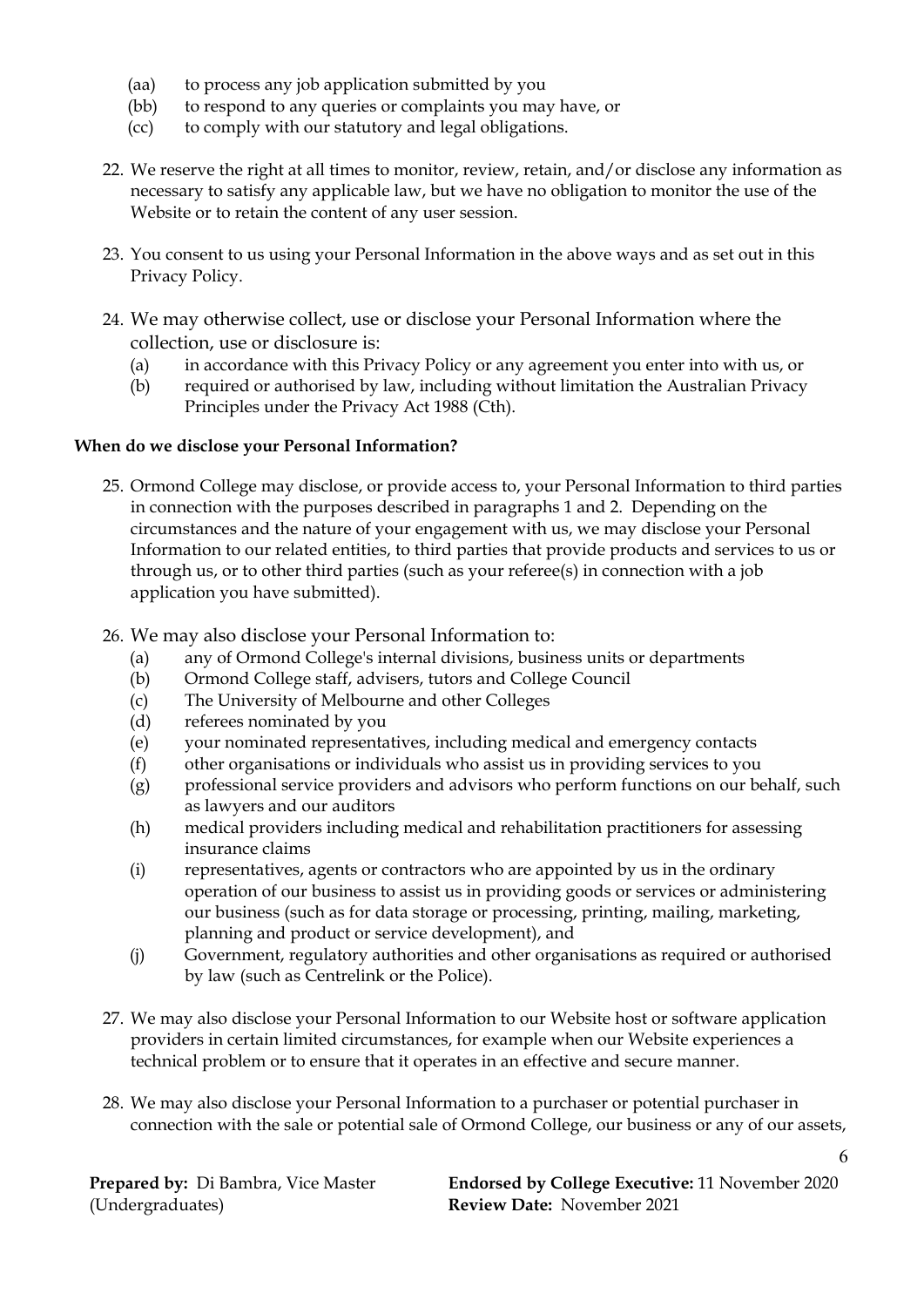including in insolvency, in circumstances which require the purchaser or potential purchaser to use such Personal Information consistently with this Privacy Policy.

#### **Overseas disclosures**

- 29. Generally, we do not send or disclose your Personal Information to overseas recipients. We may however in future, from time to time, disclose your Personal Information to overseas recipients. If this occurs we will update our Privacy Policy to reflect this. For example, this may happen if:
	- (a) we outsource certain activities overseas
	- (b) our transactions, information, services, products have an overseas connection, or
	- (c) our computer systems including IT servers are located overseas.
- 30. You consent to the collection, use, storage, and processing of your Personal Information outside of Australia as set out in this Privacy Policy.

#### **Other uses and disclosures**

31. We may collect, use and disclose your Personal Information for other purposes not listed in this Privacy Policy. If we do so, we will make it known to you at the time we collect or use your Personal Information.

#### **Marketing**

- 32. Where you have given consent, we will use your Personal Information for sending you information, including promotional material, about us or our services, as well as the products and services of our related entities and third parties, now and in the future. We may send you such information by means of direct mail, email, SMS and MMS messages.
- 33. If you do not want to receive marketing information from us, you can unsubscribe in any of the following ways:
- (a) clicking on the 'Unsubscribe' or subscription preferences link in a direct marketing email that you have received from us
- (b) contacting us using the contact details specified in paragraph 45.

#### **Storage and security of Personal Information held by us**

- 34. We aim to keep your Personal Information secure. Any Personal Information that is collected via our websites or which is held on our computer systems is protected by safeguards including physical, technical (firewalls, SSL encryption etc) and procedural methods.
- 35. If we find that we no longer require or have no further need for your Personal Information we may de-identify it or remove it from our systems and destroy all record of it.

#### **How you can access and update your Personal Information**

36. You are generally entitled to access Personal Information that we hold about you. If you request access to your Personal Information, in ordinary circumstances we will give you full access to your Personal Information. Depending on the nature of the request, Ormond College may charge for providing access to this information, however such charge will not be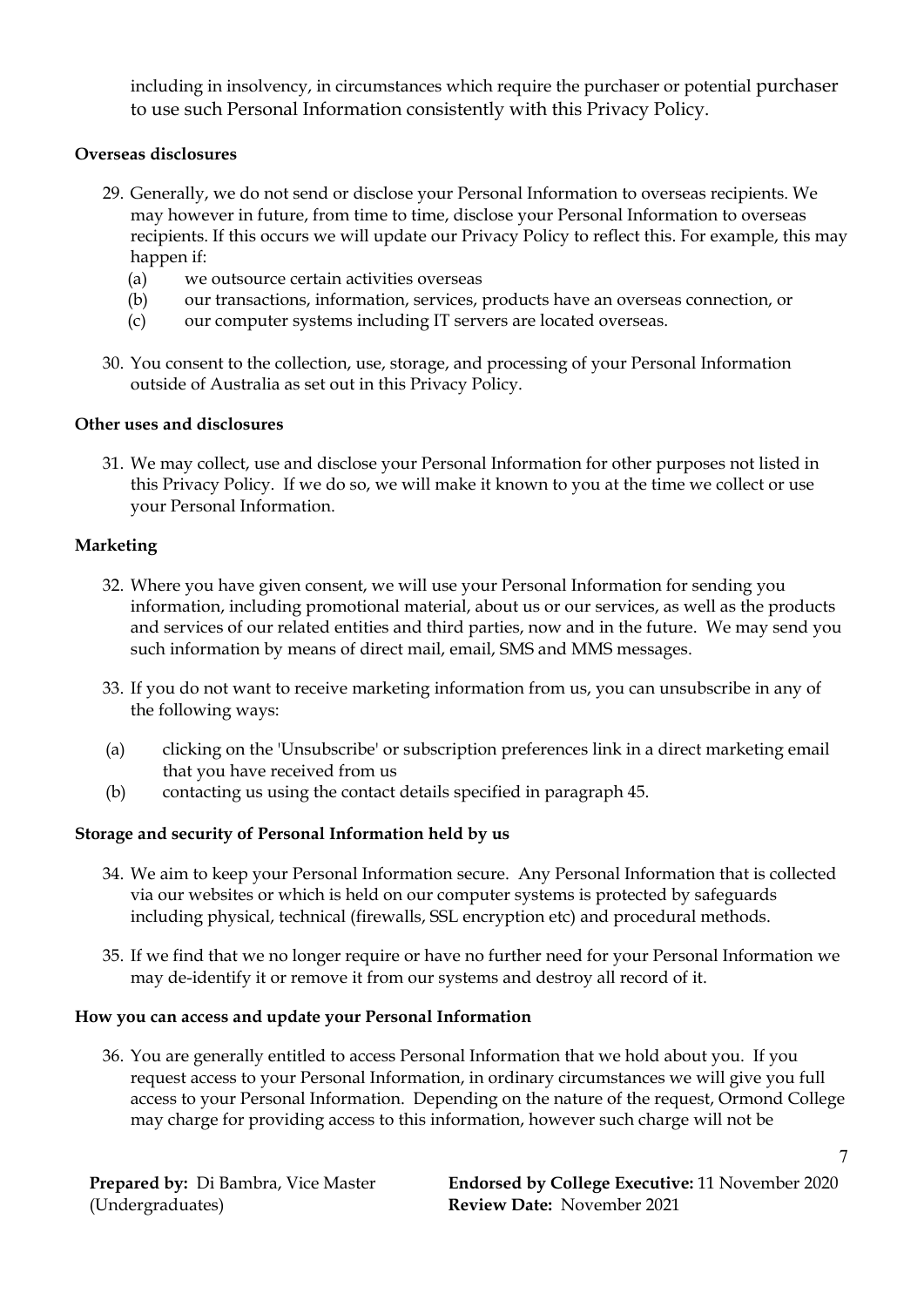excessive. However, there may be some legal or administrative reasons to deny access. If we refuse your request to access your Personal Information, we will provide you with reasons for the refusal where we are required by law to give those reasons.

- 37. A request for access can be made by contacting our Privacy Officer in any of the ways specified in paragraph 50.
- 38. We take all reasonable steps to ensure that any Personal Information we collect and use is accurate, complete and up-to-date. To assist us in this, you need to provide true, accurate, current and complete information about yourself as requested, and properly update the information provided to us to keep it true, accurate, current and complete.
- 39. Please contact us in any of the ways specified in paragraph 45 if you believe that the Personal Information is inaccurate, incomplete or out of date, and we will use all reasonable efforts to correct the information.
- 40. It would assist us to ensure we properly understand your request, and allow us to respond more promptly, if requests are made in writing and include as much detail as possible.

#### **How do we deal with complaints about privacy?**

- 41. If you feel that we have not respected your privacy or that we have conducted ourselves inconsistently with this Privacy Policy, please contact our Privacy Officer in any of the ways specified in paragraph 45 and advise us as soon as possible. We will investigate your queries and privacy complaints within a reasonable period of time, depending on the complexity of the complaint.
- 42. It would assist us to respond to your complaint promptly if it is made in writing. Please detail information relevant to your complaint.
- 43. We will notify you of the outcome of our investigation.

#### **Updates to this Privacy Policy**

44. We may, from time to time, review and update this Privacy Policy, including to take into account new laws, regulations, practices and technology. All Personal Information held by us will be governed by our most recent Privacy Policy, posted on our Website at: <https://www.ormond.unimelb.edu.au/privacy> where the Privacy Policy will be located. Any changes to this Privacy Policy may be advised to you by updating this page on our Website. We encourage you to check this page from time to time for any changes.

#### **What to do if you have a question, problem or want to contact us about our use of your Personal Information or this Privacy Policy**

45. If you:

- (a) have a query or concern about this Privacy Policy or our Personal Information handling processes
- (b) wish to make a complaint in relation to a breach of your privacy
- (c) would like to access your Personal Information held by us
- (d) would like to update or correct your Personal Information held by us, or
- (e) would like to opt out of direct marketing,

**Prepared by:** Di Bambra, Vice Master (Undergraduates)